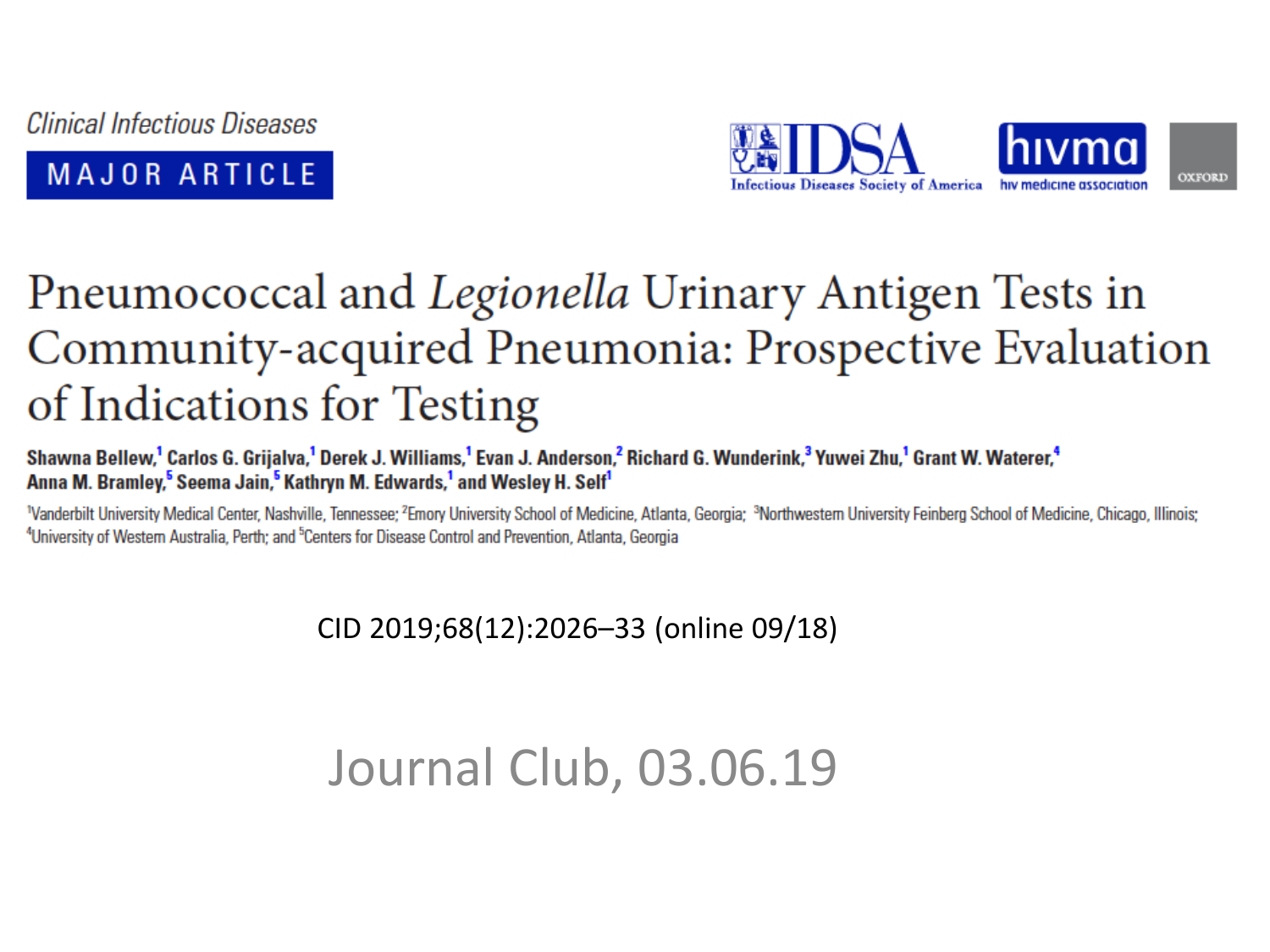### **Background**

*Streptococcus pneumoniae* Urinary Antigen Test (UAT)

- FDA 1999, Se 50-80%, Sp >90% (Mandell 2007)
- EIA, rapid test (15 min)
- C-polysaccharide (all serotypes)

*Legionella pneumophila* UAT

LP Serogroup 1 soluble Ag (80-90% N.Amer)

Mandell LA et al. Infectious Diseases Society of America/America Thoracic Society consensus guidelines on the management of community-acquired pneumonia in adults. Clin Infect Dis. 2007; 44(Suppl 2):S27-72.



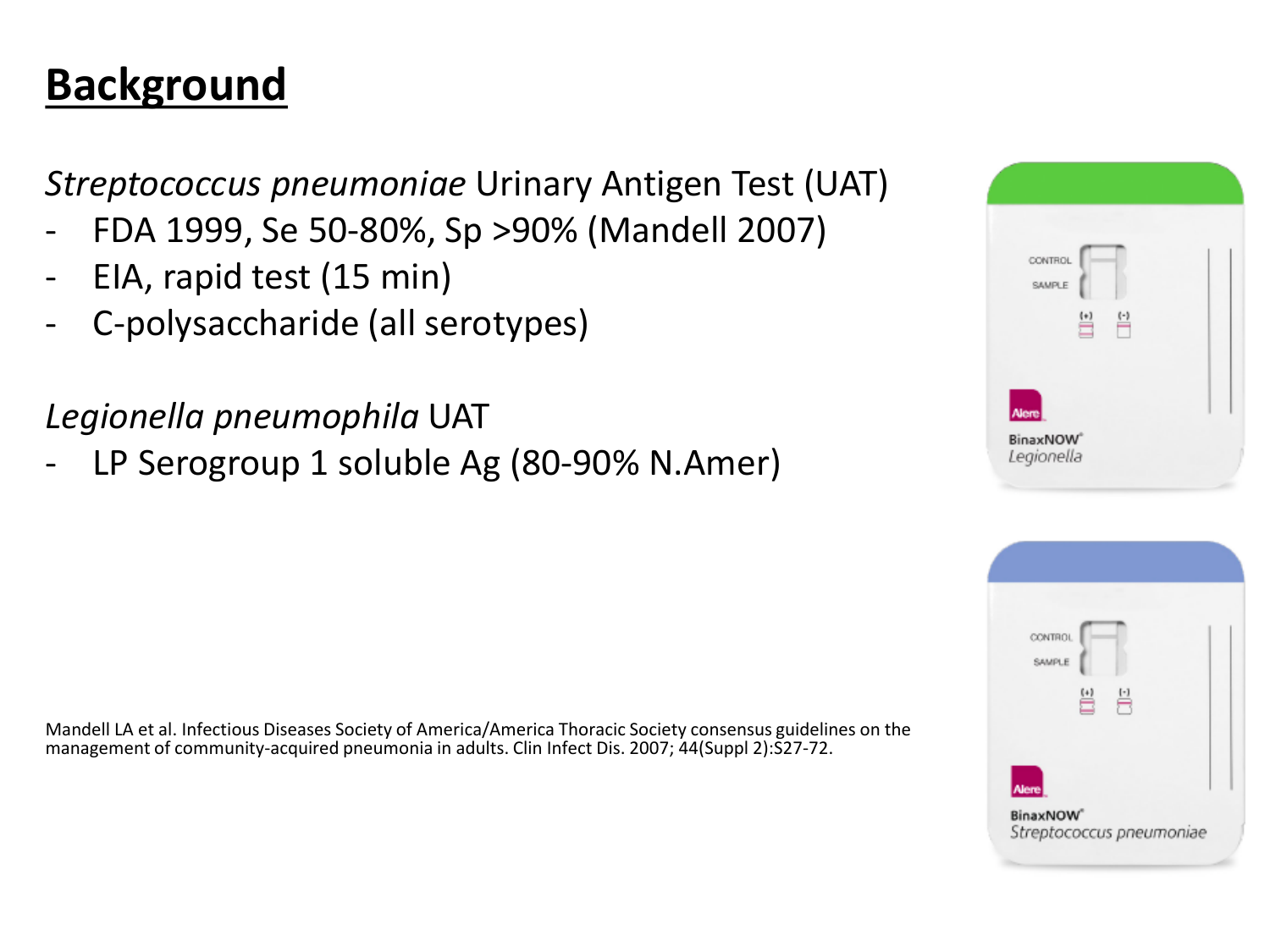## **IDSA/ATS consensus guidelines for CAP in adults (2007)**

Routine testing of hospitalized adults with

1) severe/critical CAP

2) any of  $\rightarrow$ 

Expert opinion No prospective evaluation Dishomogeneity

#### **Indications for Urinary Antigen Test for Streptococcus pneumo-**Table 1. niae and Legionella pneumophila

| Indication                               | <b>SP UAT</b> | LP UAT |
|------------------------------------------|---------------|--------|
| <b>ICU</b> admission                     | x             | х      |
| Failure of outpatient antibiotic therapy | x             | х      |
| Leukopenia                               | x             |        |
| Active alcohol abuse                     | x             | x      |
| Chronic liver disease                    | x             |        |
| Asplenia                                 | x             |        |
| <b>Recent travel</b>                     |               | х      |
| Pleural effusion                         | x             | x      |

Mandell LA et al. Clin Infect Dis. 2007; 44(Suppl 2):S27-72.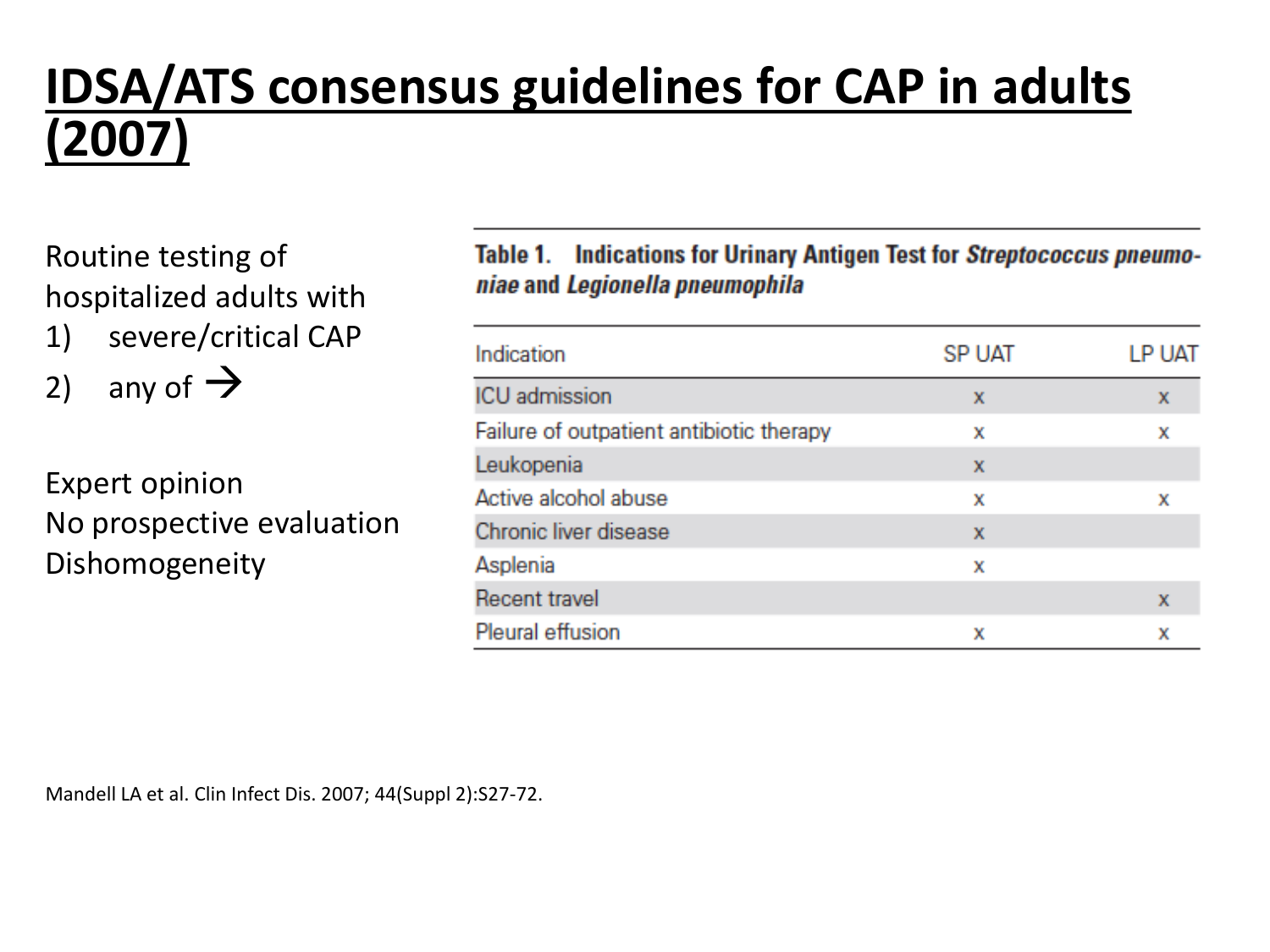### **Objectives & Methods**

#### **Objectives:**

- to evaluate the accuracy of the risk factor–based approach (IDSA/ATS 2007) for identifying which patients to test with UATs
- to evaluate the association of clinical characteristics not included in the current guidelines with SP and LP UAT results to identify additional risk factors that may improve future guidelines

**Design**: cross-sectional study

**Data Source**: Etiology of Pneumonia in the Community (EPIC) Study

- Multicenter, prospective study (active surveillance)  $\rightarrow$  CDC
- Adults with CAP [01/01/10 30/06/12]
- 5 hospitals (3 in Chicago, IL, and 2 in Nashville, TN)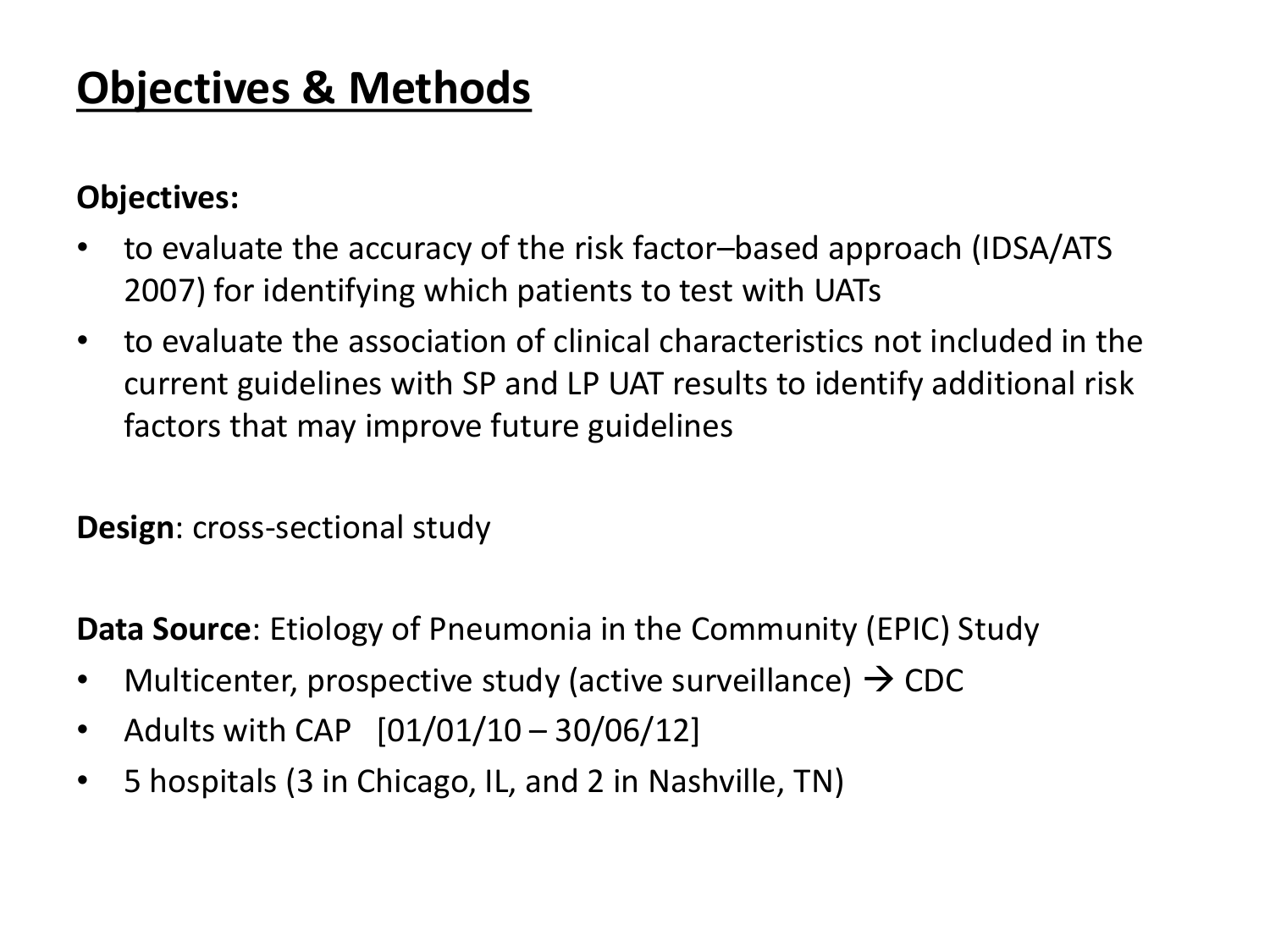# **EPIC Study, eligibility criteria**

| <b>Category / Variable</b> | <b>Definition</b>                                                                          |
|----------------------------|--------------------------------------------------------------------------------------------|
| <b>Inclusion Criteria</b>  |                                                                                            |
| $Age \geq 18$ years old    | Age at least 18 years old at the time of hospital admission.                               |
| Hospital admission         | Hospital admission (in-patient or observation status) at a                                 |
|                            | hospital participating in the study.                                                       |
| Clinical evidence of acute | At least one of the following at the time of hospital                                      |
| infection                  | admission: body temperature ≥38.0°C; body temperature                                      |
|                            | <35.5°C; white blood cell count ≥ 11.0 thousand                                            |
|                            | cells/mm <sup>3</sup> ; white blood cell count $\leq$ 3.0 thousand cells/mm <sup>3</sup> ; |
|                            | altered mental status, or reported chills, fever, or feelings                              |
|                            | of feverishness prior to hospital arrival.                                                 |
| Clinical evidence of acute | At least one of the following at the time of hospital                                      |
| respiratory infection      | admission: shortness of breath, chest pain, respiratory                                    |
|                            | failure, tachypnea, cough, or abnormal breath sounds.                                      |
| Radiographic evidence of   | Interpretation of a chest xray or computed tomography                                      |
| pneumonia                  | scan by a study-dedicated thoracic radiologist blinded to                                  |
|                            | clinical data as consistent with pneumonia.                                                |
| <b>Exclusion Criteria</b>  |                                                                                            |
| Recent hospitalization     | Hospitalization within the past 28 days if                                                 |
|                            | immunocompetent or 90 days if immunosuppressed.                                            |
| Functionally dependent     | Resident of a nursing home who is dependent on others for                                  |
| nursing home resident      | activities of daily living                                                                 |
| HIV with low CD4 count     | Infection with the human immunodeficiency virus with a                                     |
|                            | CD4 count <200 cells/mm <sup>3</sup> .                                                     |
| Recent transplant          | Solid organ or stem cell transplant within the past 90 days.                               |
| Tracheostomy               | Tracheostomy in place.                                                                     |
| Gastrostomy tube           | Gastrostomy tube in place.                                                                 |
| Cancer with neutropenia    | Diagnosis of cancer and neutrophil count <500 cells/mm <sup>3</sup>                        |
| <b>Cystic fibrosis</b>     | Patient with diagnosis of cystic fibrosis                                                  |
| Alternative diagnosis      | Diagnosis other than pneumonia completely explains the                                     |
|                            | patient's acute presentation, such as acute pulmonary                                      |
|                            | embolism or acute heart failure                                                            |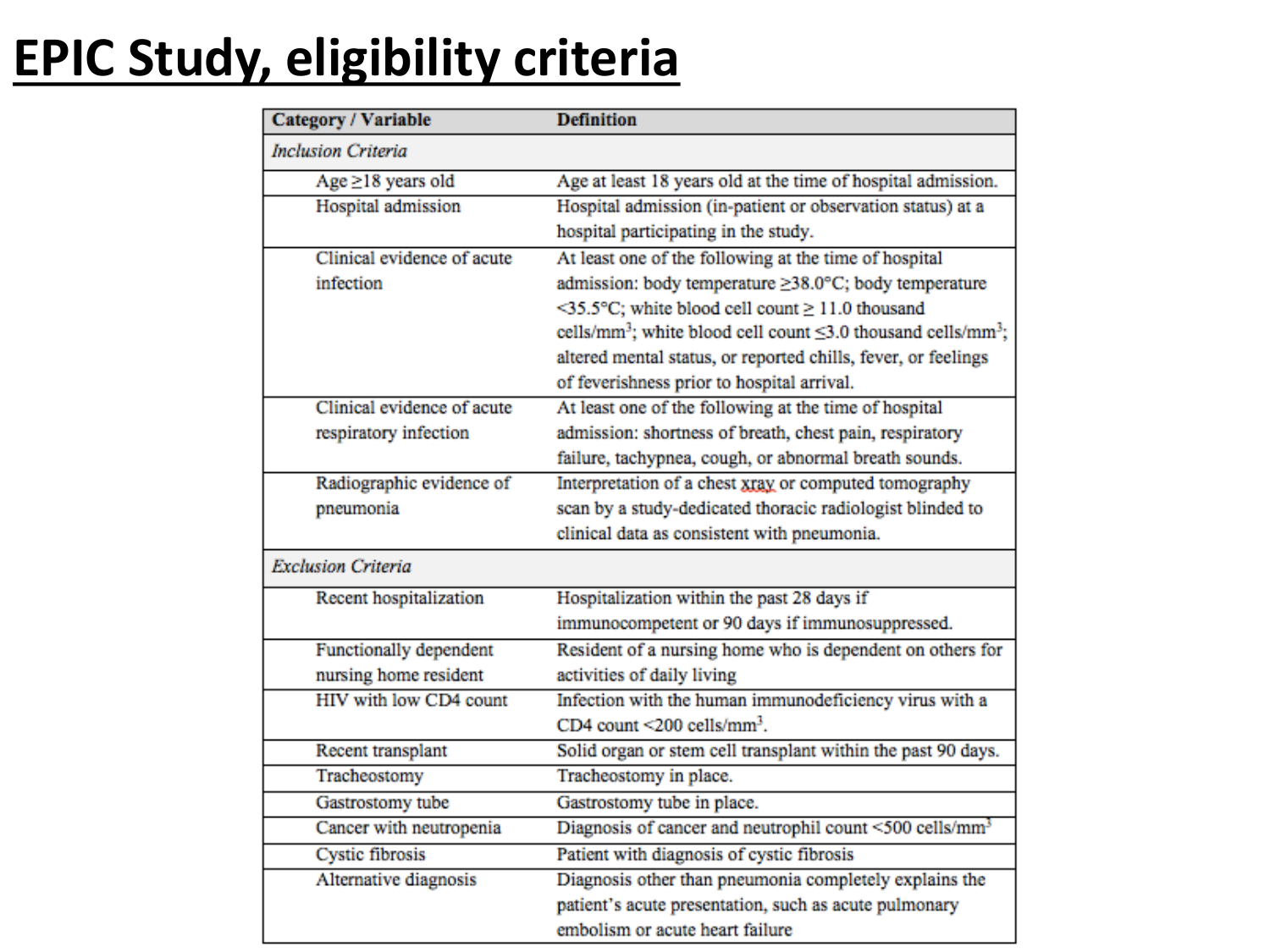| <b>Indications according to IDSA/ATS</b><br>2007 | <b>Variables according to previous</b><br>studies |
|--------------------------------------------------|---------------------------------------------------|
| <b>ICU Admission</b>                             | Age $>65$                                         |
| Failure of outpatient AB therapy                 | Fever                                             |
| Leukopenia                                       | <b>Nausea</b>                                     |
| Active alcohol abuse                             | Diarrhea                                          |
| Chronic liver disease                            | Confusion                                         |
| Asplenia                                         | Headache                                          |
| Recent travel                                    | Hyponatriemia (Na<130mmol/l                       |
| <b>Pleural effusion</b>                          | <b>Severe CAP</b>                                 |
|                                                  | Empiric use of broad spectrum AB                  |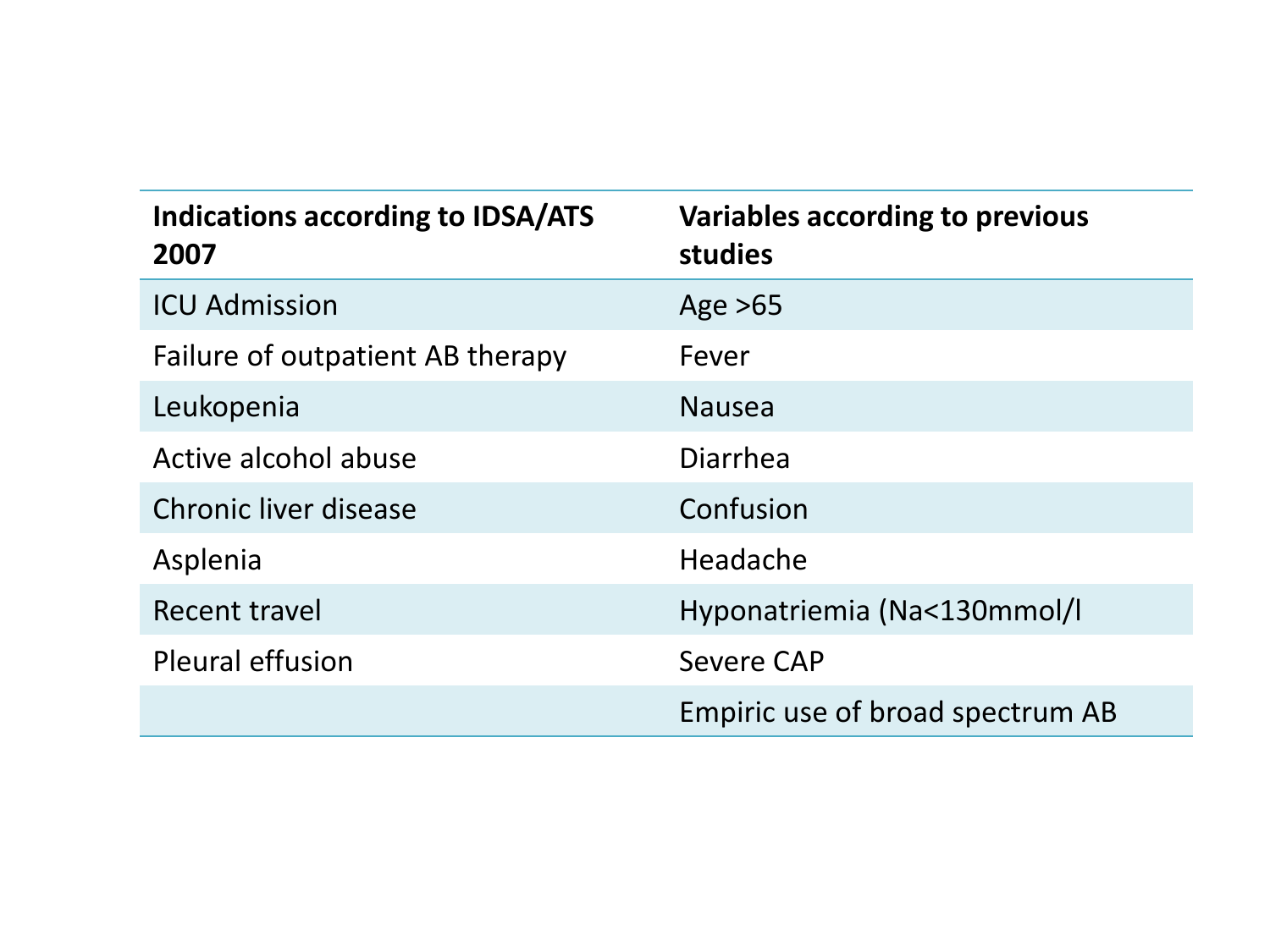## **Definitions**

*severe CAP*

- ≥3 IDSA/ATS minor criteria present at the time of hospital arrival
- Pneumonia Severity Index risk class IV or V

### *Broad spectrum AB*

Antipseudomonal beta-lactam, aminoglycoside, carbapenem, vancomycin, linezolid, aztreonam, daptomycin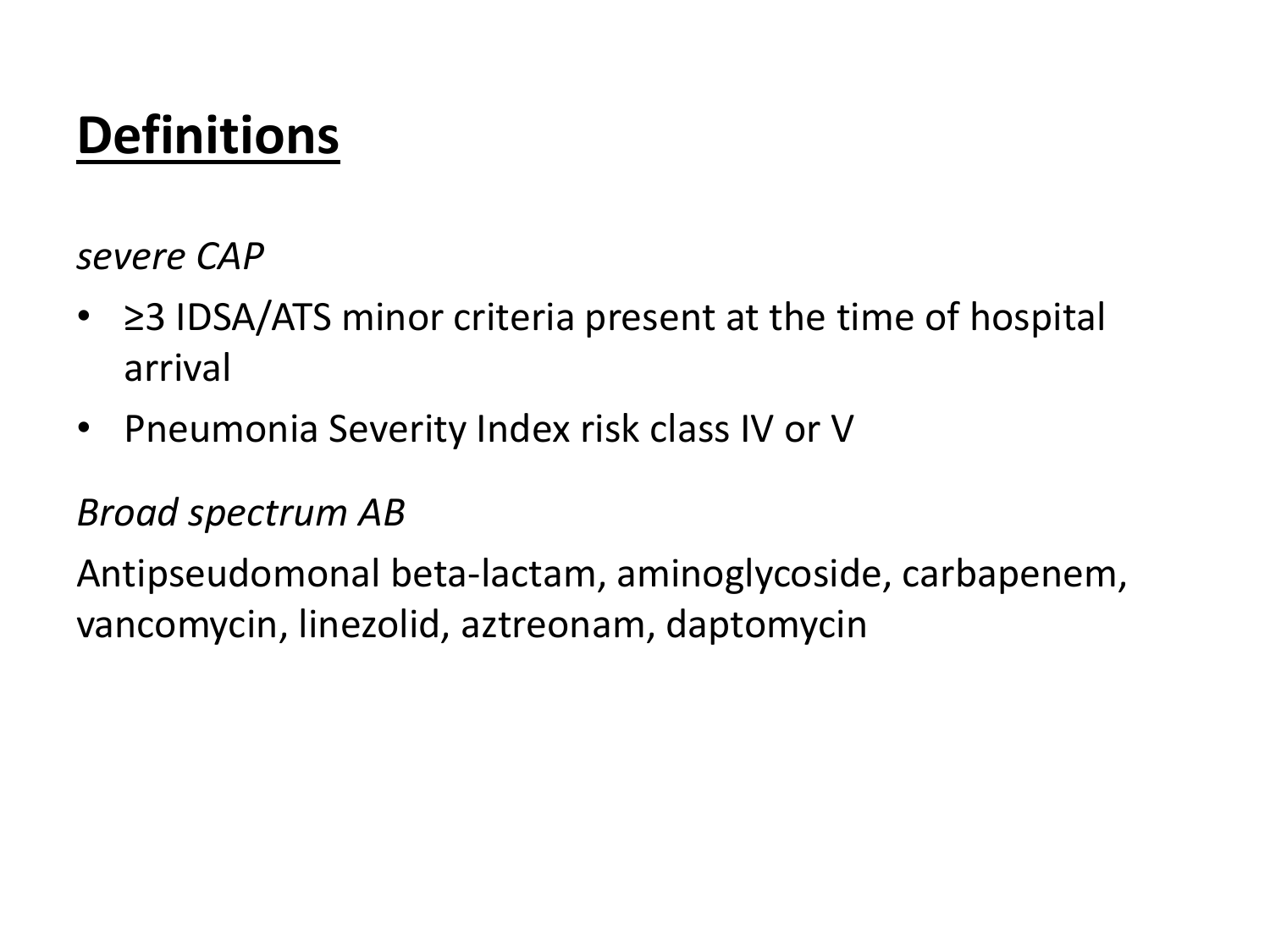### **Predictor variables**

| <b>SP</b>                         | <b>LP</b>     |
|-----------------------------------|---------------|
| Sex                               | Recent travel |
| Age $\geq 65$ years               | fever         |
| Failure of outpatient antibiotics | diarrhea      |
| fever                             | hyponatriemia |
| hyponatriemia                     |               |
| <b>ICU</b> admission              |               |
| PSI risk class $\geq$ IV          |               |
| Use of empiric broad-spectrum AB  |               |

#### NB: predictor variables limited to the clinical data that are routinely available within the first few hours (no PCT / viral test)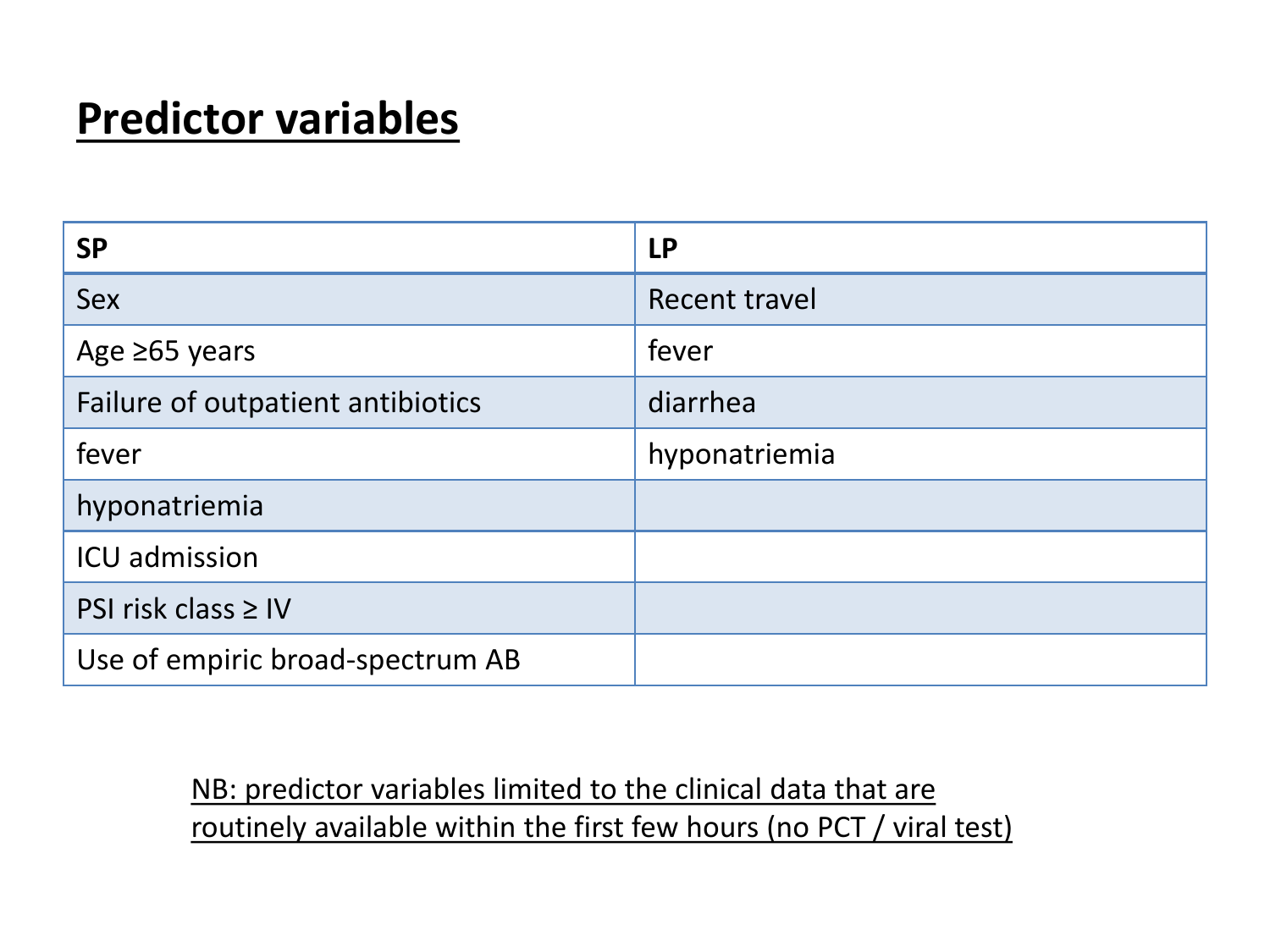### **Results**

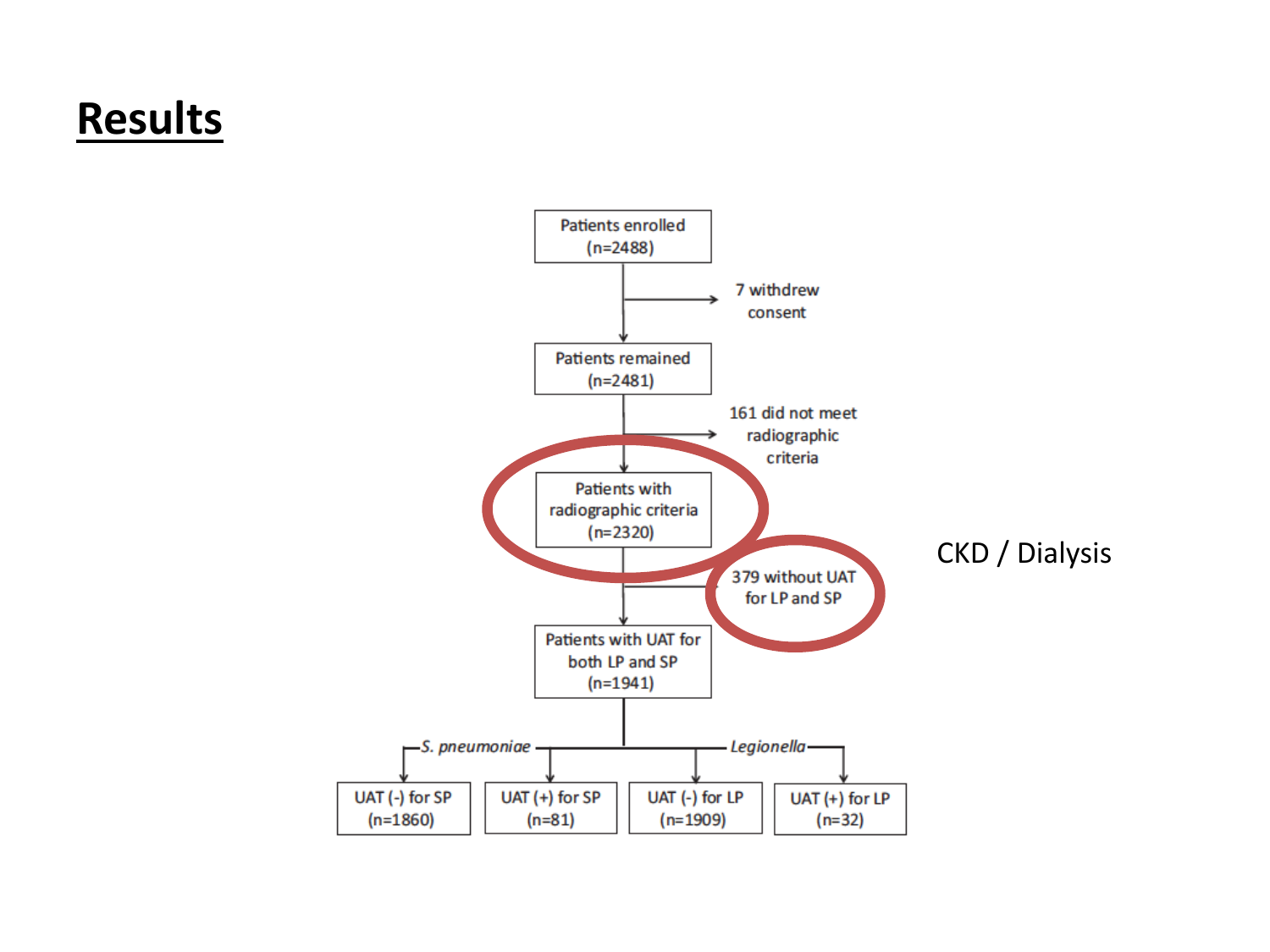| Characteristic                            | Overall Sample<br>$(n = 1941)$ | <b>SP UAT Positive</b><br>$(n = 81)$ | SP UAT Negative<br>$(n = 1860)$ | <b>LP UAT Positive</b><br>$(n = 32)$ | LP UAT Negative<br>$(n = 1909)$ |
|-------------------------------------------|--------------------------------|--------------------------------------|---------------------------------|--------------------------------------|---------------------------------|
| Median age, years (IQR)                   | 57 (46-71)                     | 60 (50-70)                           | 57 (46-71)                      | 58.5 (49-63)                         | 57 (46-71)                      |
| Male sex                                  | 958 (49.4)                     | 35 (43.2)                            | 923 (49.6)                      | 26 (81.3)                            | 932 (48.8)                      |
| Race                                      |                                |                                      |                                 |                                      |                                 |
| White                                     | 1055 (54.4)                    | 46 (56.8)                            | 1009 (54.3)                     | 18 (56.3)                            | 1037 (54.3)                     |
| <b>Black</b>                              | 748 (38.5)                     | 30 (37.0)                            | 718 (38.6)                      | 14 (43.8)                            | 734 (38.5)                      |
| Asian                                     | 41 (2.1)                       | 1(1.2)                               | 40 (2.2)                        | 0                                    | 41 (2.2)                        |
| Other                                     | 97(5.0)                        | 4(4.9)                               | 93(5.0)                         | $\mathbf{0}$                         | 97(5.1)                         |
| Hispanic ethnicity                        | 203 (10.5)                     | 11 (13.6)                            | 192 (10.3)                      | 3(9.4)                               | 200 (10.5)                      |
| Current smoking                           | 504 (26.0)                     | 29 (35.8)                            | 475 (25.5)                      | 10(31.3)                             | 494 (25.9)                      |
| Heavy alcohol use                         | 96 (5.0)                       | 4 (4.9)                              | 92 (5.0)                        | 2(6.3)                               | 94 (4.9)                        |
| City of enrollment                        |                                |                                      |                                 |                                      |                                 |
| Chicago                                   | 1310 (67.5)                    | 47 (58.0)                            | 1263 (67.9)                     | 19 (59.4)                            | 1291 (67.6)                     |
| Nashville                                 | 631 (32.5)                     | 34 (42.0)                            | 597 (32.1)                      | 13 (40.6)                            | 618 (32.4)                      |
| Comorbidities                             |                                | 25.9%                                |                                 |                                      |                                 |
| Chronic kidney disease                    | 268 (13.8)                     | 17 (21.0)                            | 251 (13.5)                      | 5(15.6)                              | 263 (13.8)                      |
| Dialysis                                  | 23 (1.2)                       | 17.9% (1.2)                          | 22 (1.2)                        | 0                                    | 23 (1.2)                        |
| Asthma                                    | 502 (25.9)                     | 19 (23.5)                            | 483 (26.0)                      | 5(15.6)                              | 497 (26.0)                      |
| Chronic obstructive pulmonary disease     | 451 (23.2)                     | 25 (30.9)                            | 426 (22.9)                      | 2(6.3)                               | 449 (23.5)                      |
| Heart failure                             | 361 (18.6)                     | 18 (22.2)                            | 343 (18.4)                      | 4(12.5)                              | 357 (18.7)                      |
| Liver disease                             | 108 (5.6)                      | 3(3.7)                               | 105(5.7)                        | 1(3.1)                               | 107 (5.6)                       |
| Sickle cell disease                       | 29(1.5)                        | $\mathbf{0}$                         | 29(1.6)                         | $\bf{0}$                             | 29(1.5)                         |
| Immunosuppressed                          | 326 (16.8)                     | 11 (13.6)                            | 315 (16.9)                      | 7(21.9)                              | 319 (16.7)                      |
| Human immunodeficiency virus<br>infection | 61(3.1)                        | 2(2.5)                               | 59 (3.2)                        | 2(6.3)                               | 59(3.1)                         |
| Cancer                                    | 398 (20.5)                     | 13(16.1)                             | 385 (20.7)                      | 2(6.3)                               | 396 (20.7)                      |
| Leukemia, lymphoma, or Hodgkin<br>disease | 62(3.2)                        | 1(1.2)                               | 61(3.3)                         | 0                                    | 62(3.3)                         |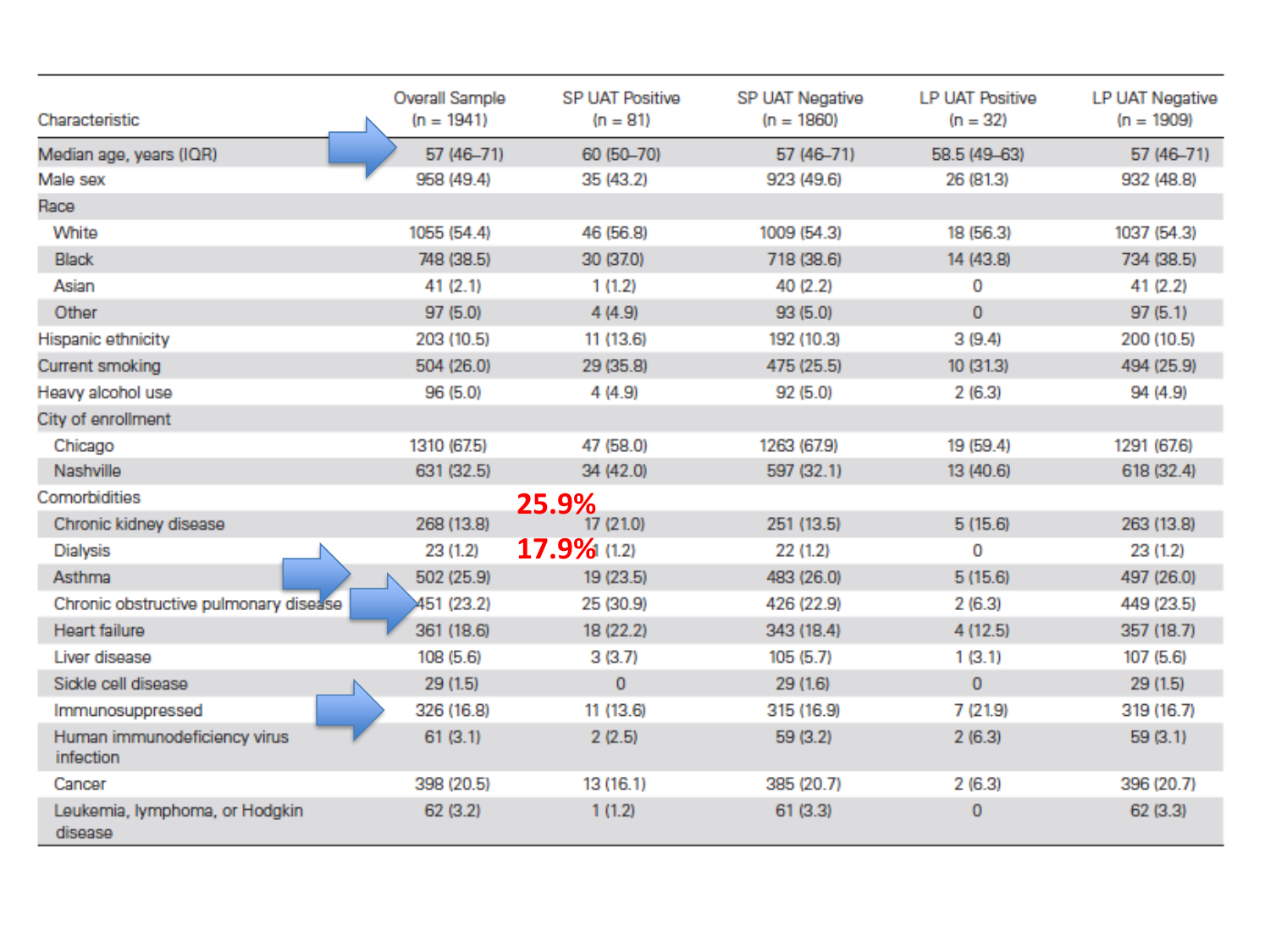#### *Strep.pneumoniae* **UAT**

- 1184 (61%) ≥1 IDSA/ATS indication
- 49 (4.1%) positive UAT
- *P* (pos\*IDSA vs pos\*no IDSA) = 0.92
- ≥1 IDSA/ATS indication: Se 61% (95% CI 49–71%), Sp 39% (95% CI 37–41)

#### *Legionella pneumophila* **UAT**

- 1258 (64.8%) ≥1 IDSA/ATS indication
- 32 (1.6%) positive UAT
- *P* (pos\*IDSA vs pos\*no IDSA) = 0.78
- ≥1 IDSA/ATS indication: Se 63% (95% CI 44–79%), Sp 35% (95% CI 33–37%)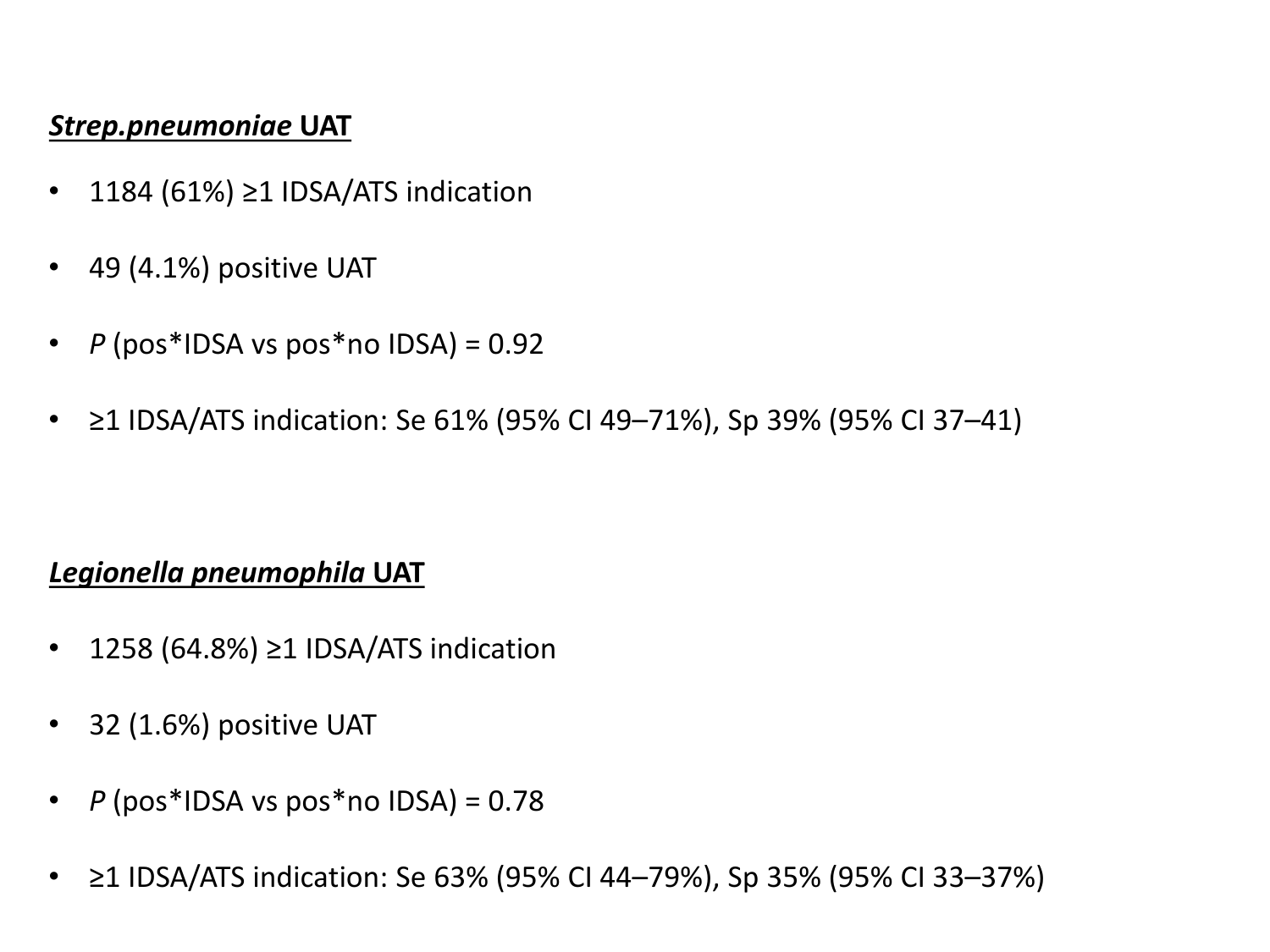### **Prevalence of IDSA/ATS indication by UAT result**

#### univariate analysis

| <b>IDSA/ATS Indication</b>                  | <b>SP UAT Positive</b><br>$(n = 81)$ | <b>SP UAT Negative</b><br>$(n = 1860)$ | SP OR<br>(95% CI)   | <b>LP UAT Positive</b><br>$(n = 32)$ | <b>LP UAT Negative</b><br>$(n = 1909)$ | LP OR<br>(95% CI)   |
|---------------------------------------------|--------------------------------------|----------------------------------------|---------------------|--------------------------------------|----------------------------------------|---------------------|
| ICU admission                               | 24 (29.6)                            | 396 (21.3)                             | $1.56(0.95 - 2.54)$ | 5(15.6)                              | 415 (21.7)                             | $0.67(0.26 - 1.74)$ |
| Failure of outpatient antibiotic<br>therapy | 12 (14.8)                            | 386(20.8)                              | $0.66(0.36 - 1.24)$ | 4(12.5)                              | 394 (20.6)                             | $0.55(0.19 - 1.58)$ |
| Leukopenia                                  | 3(3.7)                               | 71(3.8)                                | $0.97(0.30 - 3.15)$ | n/a                                  | n/a                                    | n/a                 |
| Active alcohol abuse                        | 4(4.9)                               | 92 (5.0)                               | 1.00 (0.36-2.79)    | n/a                                  | n/a                                    | n/a                 |
| Chronic liver disease                       | 3(3.7)                               | 105(5.7)                               | $0.64(0.20 - 2.07)$ | 1(3.1)                               | 107(5.6)                               | $0.54(0.07 - 4.02)$ |
| Asplenia                                    | 0                                    | 28 (1.5)                               | n/c                 | n/a                                  | n/a                                    | n/a                 |
| Recent travel                               | n/a                                  | n/a                                    | n/a                 | 10(31.3)                             | 330 (17.3)                             | 2.17 (1.02-4.64)    |
| Pleural effusion                            | 25 (30.9)                            | 564 (30.3)                             | $1.03(0.63 - 1.66)$ | 9(28.1)                              | 580 (30.4)                             | $0.90(0.41 - 1.95)$ |
| ≥1 IDSA/ATS indication                      | 49 (60.5)                            | 1135 (61.0)                            | $0.98(0.62 - 1.54)$ | 20 (62.5)                            | 1238 (64.9)                            | $0.90(0.44 - 1.86)$ |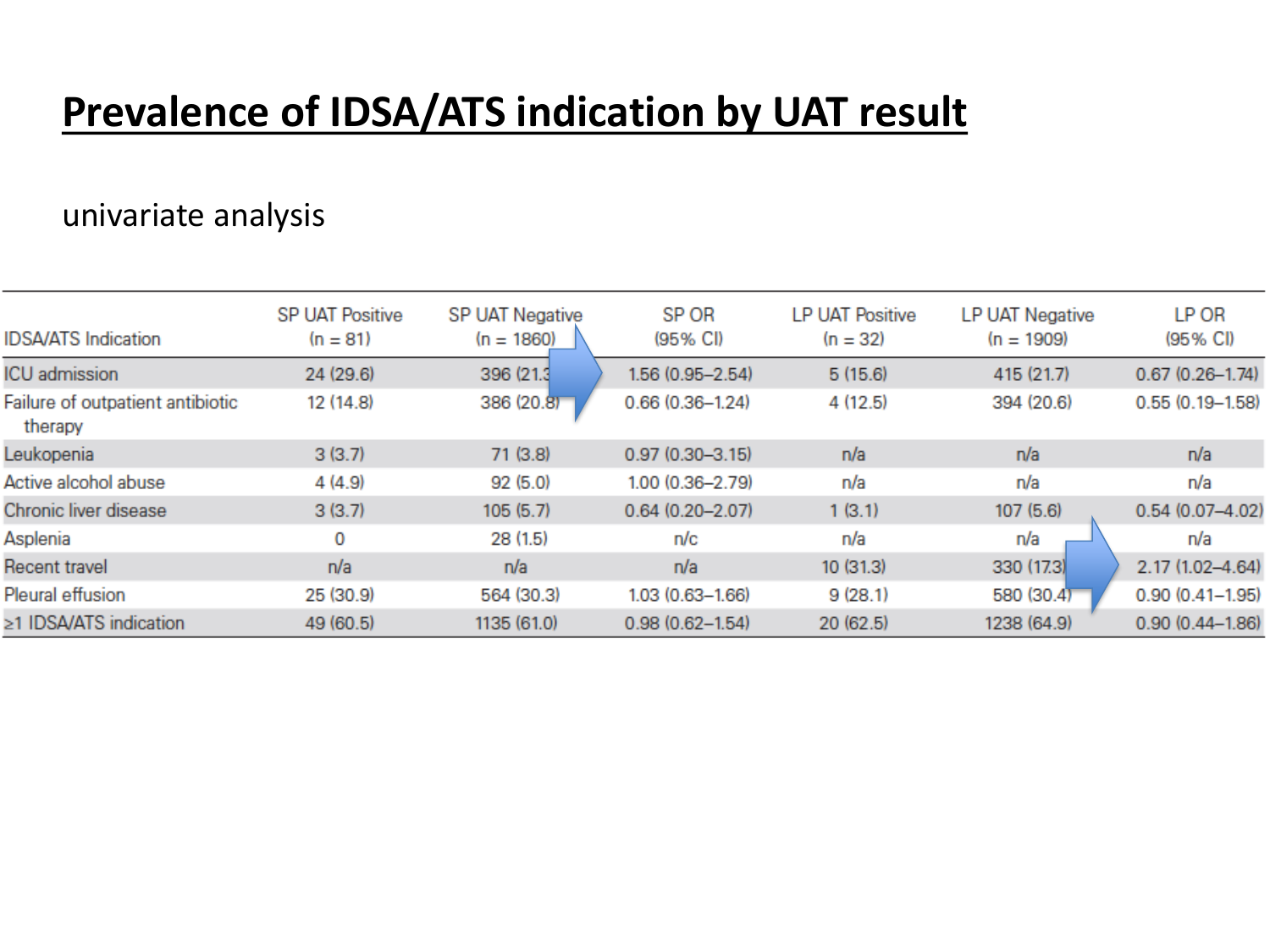### **Prevalence of potential predictors (literature) by UAT result**

#### univariate analysis

| Characteristic                          | <b>SP UAT Positive</b><br>$(n = 81)$ | <b>SP UAT Negative</b><br>$(n = 1860)$ | SP OR<br>(95% CI)   | <b>LP UAT Positive</b><br>$(n = 32)$ | <b>LP UAT Negative</b><br>$(n = 1909)$ | LP OR<br>(95% CI)   |
|-----------------------------------------|--------------------------------------|----------------------------------------|---------------------|--------------------------------------|----------------------------------------|---------------------|
| Age $\geq 65$                           | 33(40.7)                             | 647 (34.8)                             | 1.29 (0.82-2.03)    | 5(15.6)                              | 675 (35.4)                             | $0.34(0.13 - 0.88)$ |
| Fever (>38°C)                           | 28 (34.6)                            | 476 (25.6)                             | 1.54 (0.96-2.46)    | 18 (56.3)                            | 486 (25.5)                             | 3.76 (1.86-7.63)    |
| Nausea                                  | 29(35.8)                             | 649 (34.9)                             | $1.04(0.65 - 1.66)$ | 13 (40.6)                            | 665 (34.8)                             | 1.28 (0.63-2.61)    |
| Diarrhea                                | 18 (22.2)                            | 382 (20.5)                             | 1.11 (0.65-1.89)    | 14 (43.8)                            | 386 (20.2)                             | $3.07(1.51 - 6.23)$ |
| Confusion                               | 17 (21.0)                            | 374 (20.1)                             | $1.06(0.61 - 1.82)$ | 7(21.9)                              | 384 (20.1)                             | $1.1 (0.47 - 2.59)$ |
| Headache                                | 40 (49.4)                            | 858(46.1)                              | 1.14 (0.73-1.78)    | 23 (71.9)                            | 875 (45.8)                             | 3.02 (1.39-6.56)    |
| Hyponatremia<br>Na ≤130 mE/L            | 13(16.1)                             | 152 (8.2)                              | 2.15 (1.16-3.98)    | 13 (40.6)                            | 152 (8.0).                             | 7.91 (3.83-16.3)    |
| Pneumonia Severity Index risk class >IV | 37(45.7)                             | 636 (34.2)                             | 1.62 (1.03-2.53)    | 6(18.8)                              | 667 (34.9)                             | $0.43(0.18 - 1.05)$ |
| ≥3 ATS minor criteria                   | 7(8.6)                               | 129 (6.9)                              | $1.27(0.57 - 2.81)$ | 2(6.3)                               | 134 (7.0)                              | $0.88(0.21 - 3.74)$ |
| Empiric broad-spectrum antibiotics      | 31 (38.3)                            | 583 (31.3)                             | 1.36 (0.86-2.15)    | 9(28.1)                              | 605 (31.7)                             | $0.84(0.39 - 1.83)$ |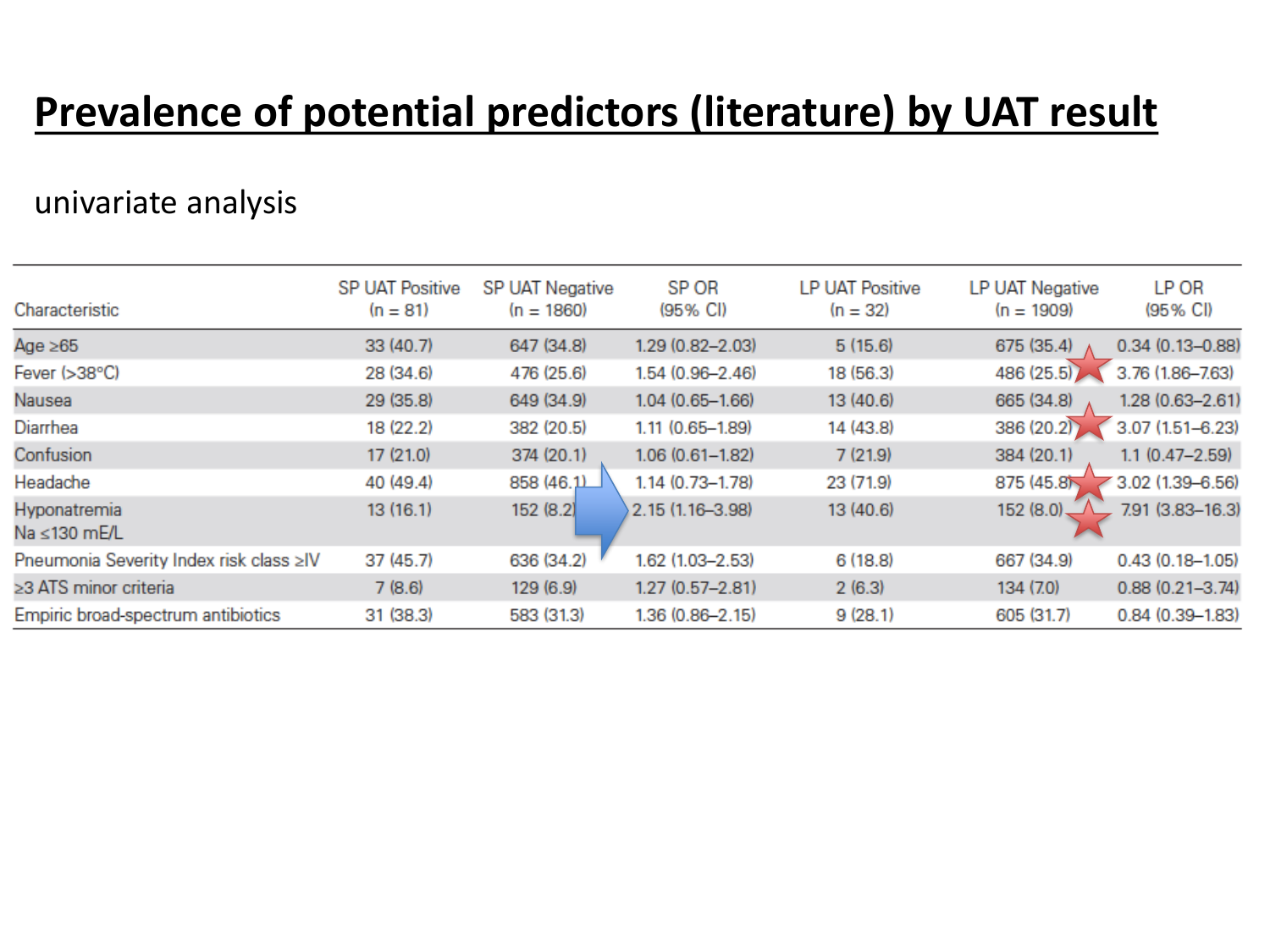### **Multivariable analysis**

|                                         | Multivariable OR (95% CI) |
|-----------------------------------------|---------------------------|
| Streptococcus pneumoniae (n = 81)       |                           |
| Male sex                                | $0.69(0.43 - 1.09)$       |
| Age ≥65                                 | $1.04(0.61 - 1.77)$       |
| Failure of outpatient antibiotics       | $0.67(0.36 - 1.26)$       |
| Fever $( >38°C)$                        | $1.50(0.93 - 2.42)$       |
| Hyponatremia                            | 1.81 (0.96-3.41)          |
| <b>ICU</b> admission                    | $1.29(0.75 - 2.24)$       |
| Pneumonia Severity Index risk class >IV | 1.46 (0.84-2.55)          |
| Empiric broad spectrum antibiotics      | 1.16 (0.70-1.94)          |
| Legionella pneumophila (n = 32)         |                           |
| Recent travel                           | 2.18 (0.99-4.76)          |
| Fever $( >38°C)$                        | 3.21 (1.56-6.60)          |
| Hyponatremia                            | 7.44 (3.5-15.67)          |
| Diarrhea                                | 2.88 (1.39-5.95)          |

#### **Se 88% (95% CI 71–97%), Sp 47% (95% CI 45–49%)**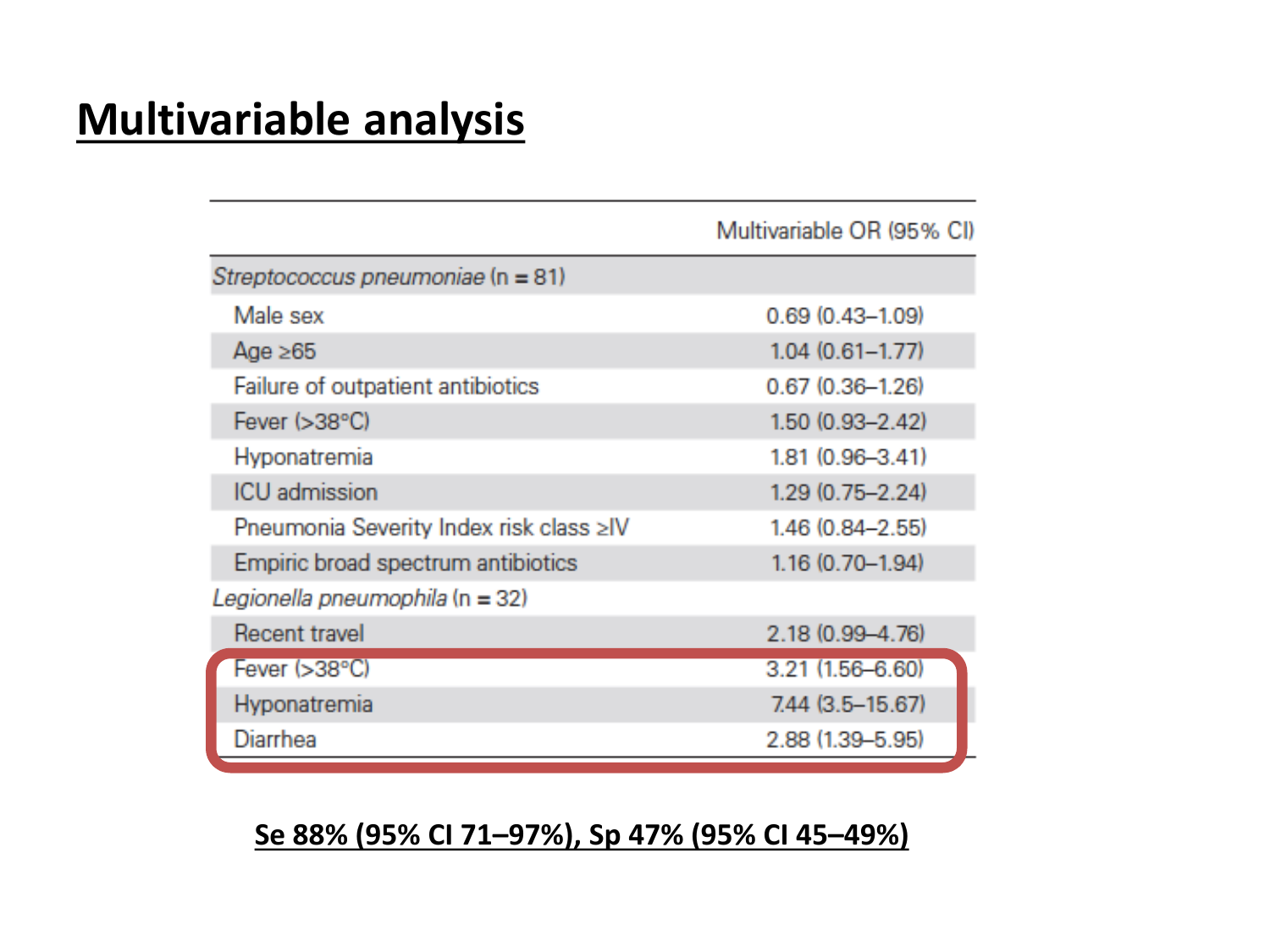### **Stratification by PCT level**

| <b>Characteristic</b> | <b>SP UAT</b><br>positive,<br>$n$ (%)<br>$[n=61]$ | <b>SPUAT</b><br>negative, n<br>(%) | <b>SP OR</b><br>(95% CI) | <b>LP UAT</b><br>positive,<br>$n$ (%) | <b>LP UAT</b><br>negative, n<br>(%) | <b>LP OR</b><br>(95% CI) |
|-----------------------|---------------------------------------------------|------------------------------------|--------------------------|---------------------------------------|-------------------------------------|--------------------------|
|                       |                                                   | $[n=1443]$                         |                          | $[n=23]$                              | $[n=1481]$                          |                          |
| Procalcitonin         | 44 (72.1)                                         | 539 (37.4)                         | 4.34                     | 18(78.3)                              | 565 (38.2)                          | 5.84                     |
| $>0.25$ ng/ml         |                                                   |                                    | $(2.45 - 7.67)$          |                                       |                                     | $(2.15 - 5.81)$          |
| Procalcitonin         | 39(63.9)                                          | 413(28.6)                          | 4.42                     | 16(69.6)                              | 436 (29.4)                          | 5.48                     |
| $>0.5$ ng/ml          |                                                   |                                    | $(2.59 - 7.55)$          |                                       |                                     | $(2.24 - 13.41)$         |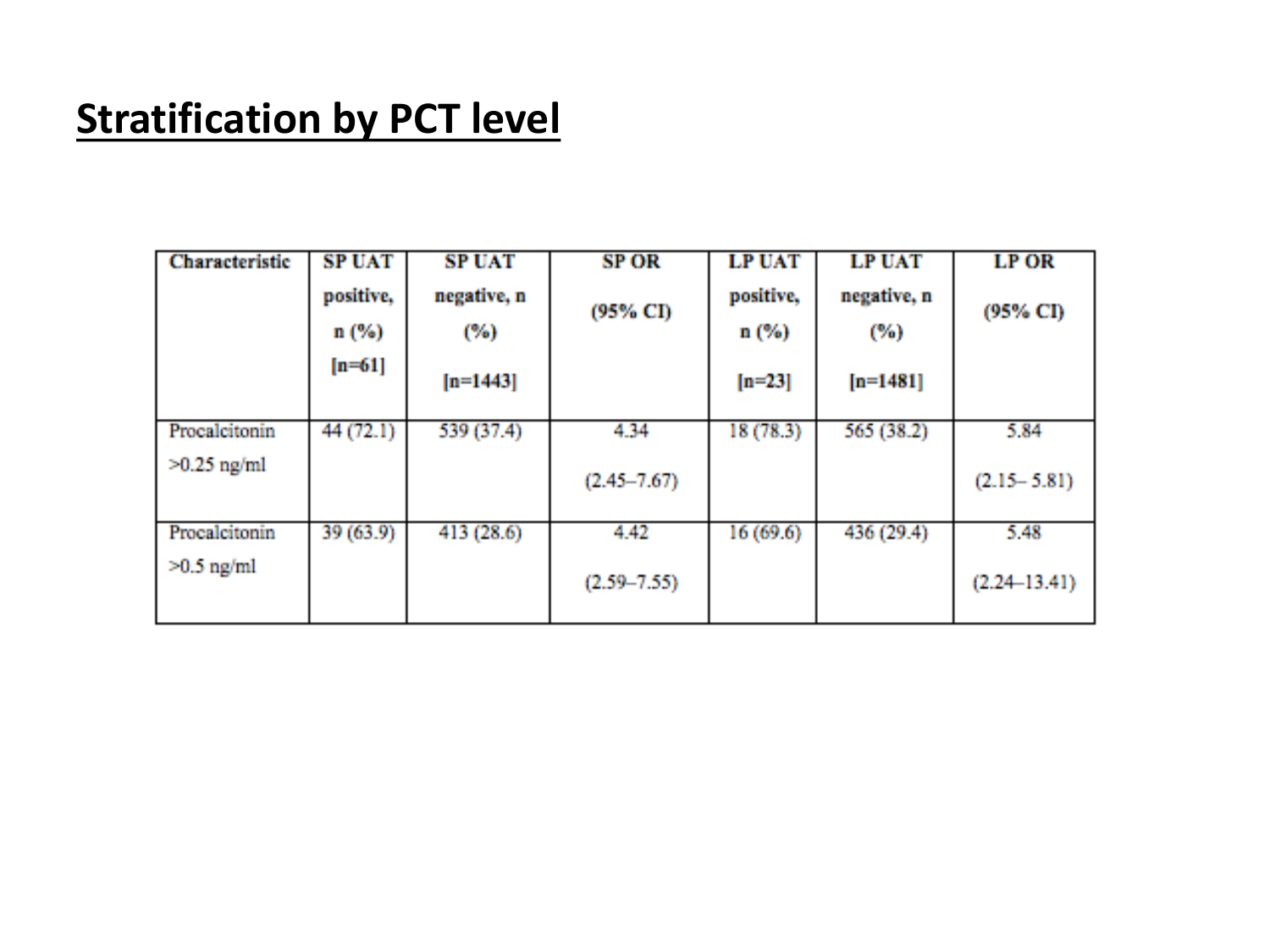## **Discussion**

- EPIC: positive SP and LP UAT results were infrequent
- Current IDSA/ATS recommendations: not associated with positive UAT
- SP UAT(+): no strong association with other variables
- **LP UAT(+): strong association with Hypo-Na, recent travel, fever, diarrhea**
- SP UAT: NNT if IDSA  $\rightarrow$  25 [1x 17\$  $\rightarrow$  425\$ or 408\$ with any variable]
- LP UAT: NNT if IDSA  $\rightarrow$  50 [850\$], if any  $\rightarrow$  59 [1003\$]

If diarrhea, hypoNa, fever, recent travel  $\rightarrow$  37 [629\$]

Fiumefreddo R, et al. BMC Pulm Med 2009; 9:4. Haubitz S, et al. Am J Med 2014; 127:1010.e11–9. Roed T,et al. Infect Dis (Lond) 2015; 47:484–90.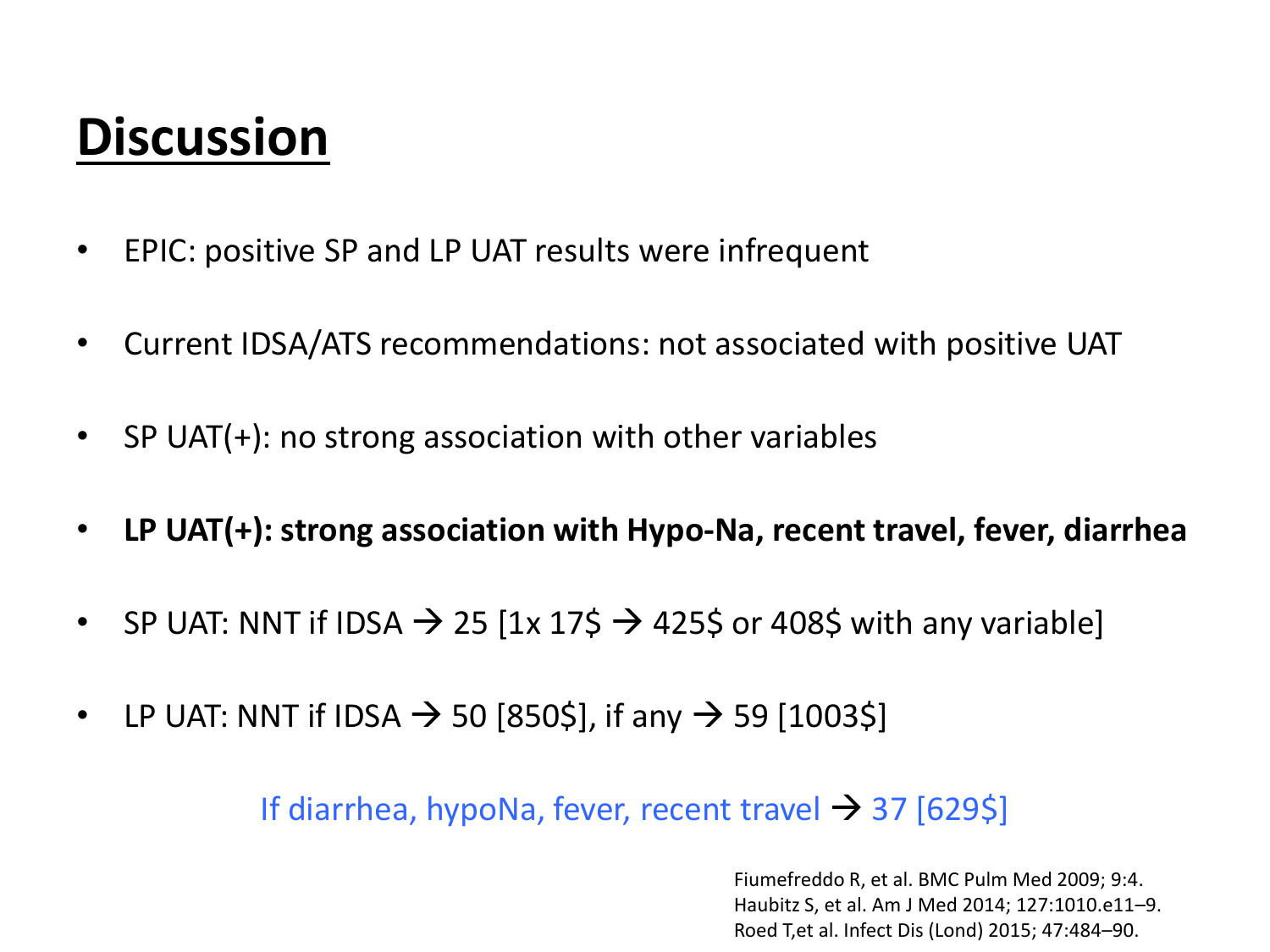## **Conclusion**

- + based on prospective active surveillance data
- Sistematic testing vs clinician's decision
- Low number of positive UAT (- precision)
- Exclusion of 379 EPIC patients (CKD / dialysis)  $\rightarrow$  no urine
- False positive?
- EPIC exclusion criteria (severe immunosuppression, no informed consent)
- Geography
- No analysis of clinical impact / further considerations (outbreaks)